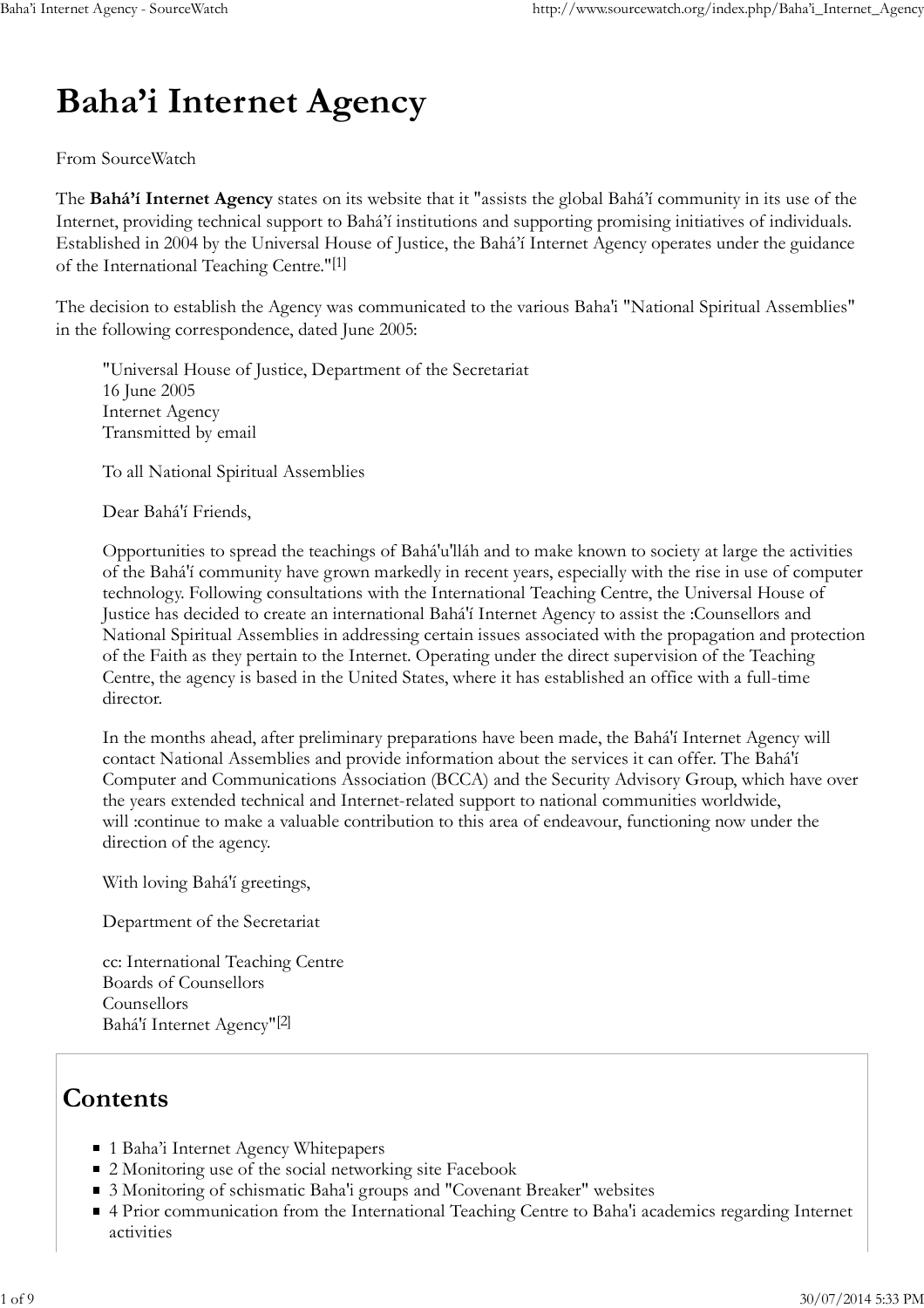- 5 Implications of involvement in libel and defamation of critics on public forums
- 6 "Protection of the Cause: Opposition Sites are known to the Institutions, and action is taken where appropriate."
- 7 Members
- 8 Resources and articles
- 9 Contact
	- 9.1 Related Sourcewatch articles
	- 9.2 References

## **Baha'i Internet Agency Whitepapers**

"The Baha'i Internet Agency has made available a number of new position papers on the theme of the Baha'i Faith and engagement with the Internet. Social networking, blogosphere and folksonomies all get a look in. We have linked the papers here on our domain."[3]

- Individual Initiative on the Internet
- Participation and the Internet
- Blogging and the Baha'i Faith
- Podcasting
- Guidelines for Internet Communication
- Understanding Online Social Networks
- Responding to Criticism and Opposition on the Internet
- **Basics of Search Engine Optimization**
- Building Internet Communities<sup>[4]</sup>

These documents (accessible in the resources section) claim to lay out a code of behavior encouraged by the official Baha'i bodies regarding online activities. Of particular note is the Baha'i Internet Agency's stated position on dealing with online criticism and discussion, given the activities of the Baha'i organization documented by Professor Juan Cole and Frederick Glaysher [5]

The document **Responding to Criticism and Opposition on the Internet** states, "As you well appreciate, the extent to which such technology advances the work of the Faith depends, of course, on the manner in which it is used. As a medium for Bahá'ís to exchange views, it imposes on participants the same requirements of moderation, candour, and courtesy as would be the case in any other discussion. Likewise, those involved should avoid belittling the views of one another. In this regard, the House of Justice has noted your understandable repugnance at an apparent temptation to use misleading and invidious labels like "traditionalists" and "liberals", which divide the Bahá'í community. To the extent that this divisive habit of mind may persist in the Bahá'í community, it is obviously a carry-over from non-Bahá'í society and a manifestation of an immature conception of life. If Bahá'ís were to persist in this mode of thinking, it would bring to naught even the most worthwhile intellectual endeavour, as has so conspicuously been the case with societies of the past. Most important of all, as with any exploration by Bahá'ís of the beliefs and practices of their Faith, electronic discussion will serve the interests of the Cause and its members only as it is conducted within the framework of the Bahá'í Teachings and the truths they enshrine. To attempt to discuss the Cause of God apart from or with disdain for the authoritative guidance inherent in these Teachings would clearly be a logical contradiction. (Dec 10, 1992 to an individual) We have been asked to advise that there is no objection to the conduct of a chat room…which appears to be similar to a fireside meeting except that it takes place over the Internet. In general, Bahá'í institutions should not interfere with it. However, you may emphasize that, in their efforts to teach the Faith, the friends should refrain from engaging in argumentation and disputes, concentrating more on introducing the Faith to participants. (January 26, 2003 to a National Spiritual Assembly) The House of Justice feels that, when Bahá'ís are teaching in an online "chat room" and Covenant-breakers intrude upon the discussion, the friends should not feel obliged to sign off simply because Covenant-breakers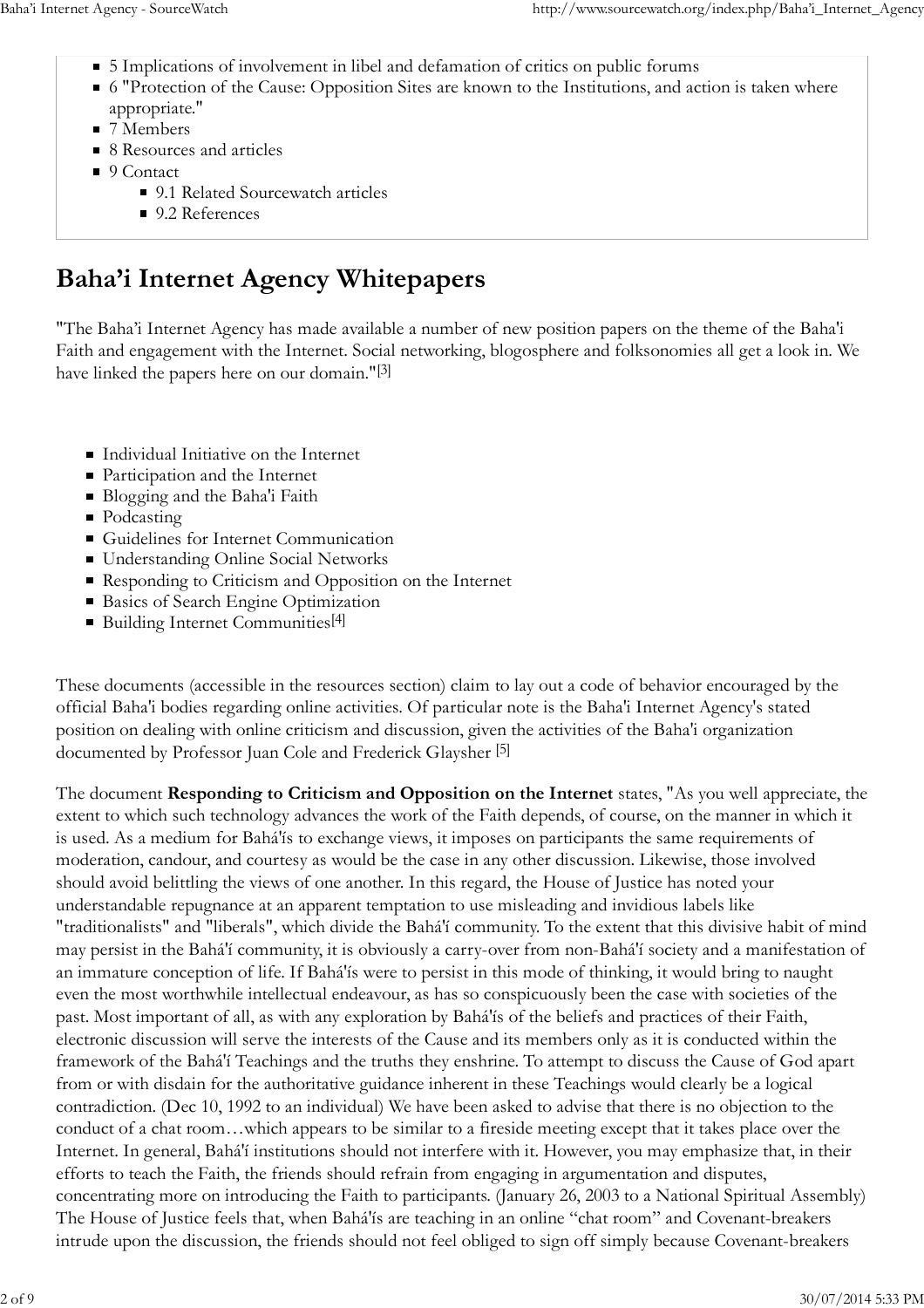are present in this virtual space. They should, however, refrain from knowingly engaging the Covenant-breakers in discussions and, in any case, should avoid being drawn into contentious or disputatious situations. (October 27, 1997 to an individual)[6]

"In general, the House of Justice has no objection to Bahá'ís' participating in public, unmoderated discussions about the Faith, whether those discussions take place in person or through some form of electronic communication. The wisdom of participating in particular discussions, must, of necessity, depend upon circumstances prevailing at the time. When, through such discussions, the Faith is attacked or erroneous information about it is disseminated, it may become necessary for individual Bahá'ís to actively defend it. In some circumstances, however, to avoid participating in argumentative exchanges, attracting attention to enemies of the Faith, or engaging Covenant-breakers, it will be more appropriate to withdraw from the discussion. While the institutions of the Faith may, on occasion, find it necessary to offer the friends guidance related to theirparticipation in particular discussions, generally this, too, is a matter left to the individual. (October 27, 1997 to an individual) Thus, if any participant in an email discussion feels that a view put forward appears to contradict or undermine the provisions of the Covenant, he should be free to say so, explaining candidly and courteously why he feels as he does. The person who made the initial statement will then be able to re-evaluate his opinion and, if he still believes it to be valid, he should be able to explain why it is not contrary to either the letter or the spirit of the Covenant. The participants in such a discussion should avoid disputation and, if they are unable to resolve an issue, they should refer the point to the Universal House of Justice since, in accordance with the Will and Testament of 'Abdu'l-Bahá, "By this body all the difficult problems are to be resolved…" and it has the authority to decide upon "all problems which have caused difference, questions that are obscure, and matters that are not expressly recorded in the Book." In this way the Covenant can illuminate and temper the discourse and make it fruitful." (February 16, 1996 to an individual)"[7]

Current guidelines are also given for conduct in discussion forums:

#### "**Discussion Forums**

- 1. Each forum has a slightly different culture and usually some sort of terms of use. Learn the standards of expected behavior before posting.
- 2. Do not feed negative discussion threads. Not only is this a waste of time, but also it has the unintended consequence of making the thread appear more interesting to visitors because of all the postings. Let negative postings die on the vine—do not water them.
- 3. See if your question or topic of interest has already been addressed. Long-term members can become frustrated with numerous postings on topics that have been covered multiple times.
- 4. Avoid quoting extensively from previous postings when there is no reason to do so.
- 5. Avoid posting statements such as "me too" or "I agree." These postings simply clutter the discussion forum.
- 6. Using ALL CAPs is considered yelling in the on-line medium. You should never find yourself in need of yelling. New people often turn on the caps lock button to add emphasis—don't.
- 7. Having multiple screen names and identities is allowed in discussion forums. While obscuring one's identity is acceptable, lying about oneself is not.
- 8. Pick a screen name that gives a good impression of you. On the Internet others cannot see you, so, to some extent, your screen identities represent you and represent the Faith if you identify yourself as a Bahá'í.
- 9. If you are running and/or moderating a discussion board, make the rules of conduct obvious and clear-cut. Be specific about guidelines rather than simply exhorting everyone to "be nice." Enforce the rules equitably. Nothing ruins a discussion board faster than perceived bias and favoritism."[8]

### **Monitoring use of the social networking site Facebook**

In February, 2008, Matthew Weinberg, Program Director for the Baha'i Internet Agency, released the following email letter on behalf of the Haifan Baha'i administration (see Baha'i Faith). The letter refers to the activities of the "Covenant-breaker Martin Lavallee", a member of the schismatic **Orthodox Baha'is** and warns members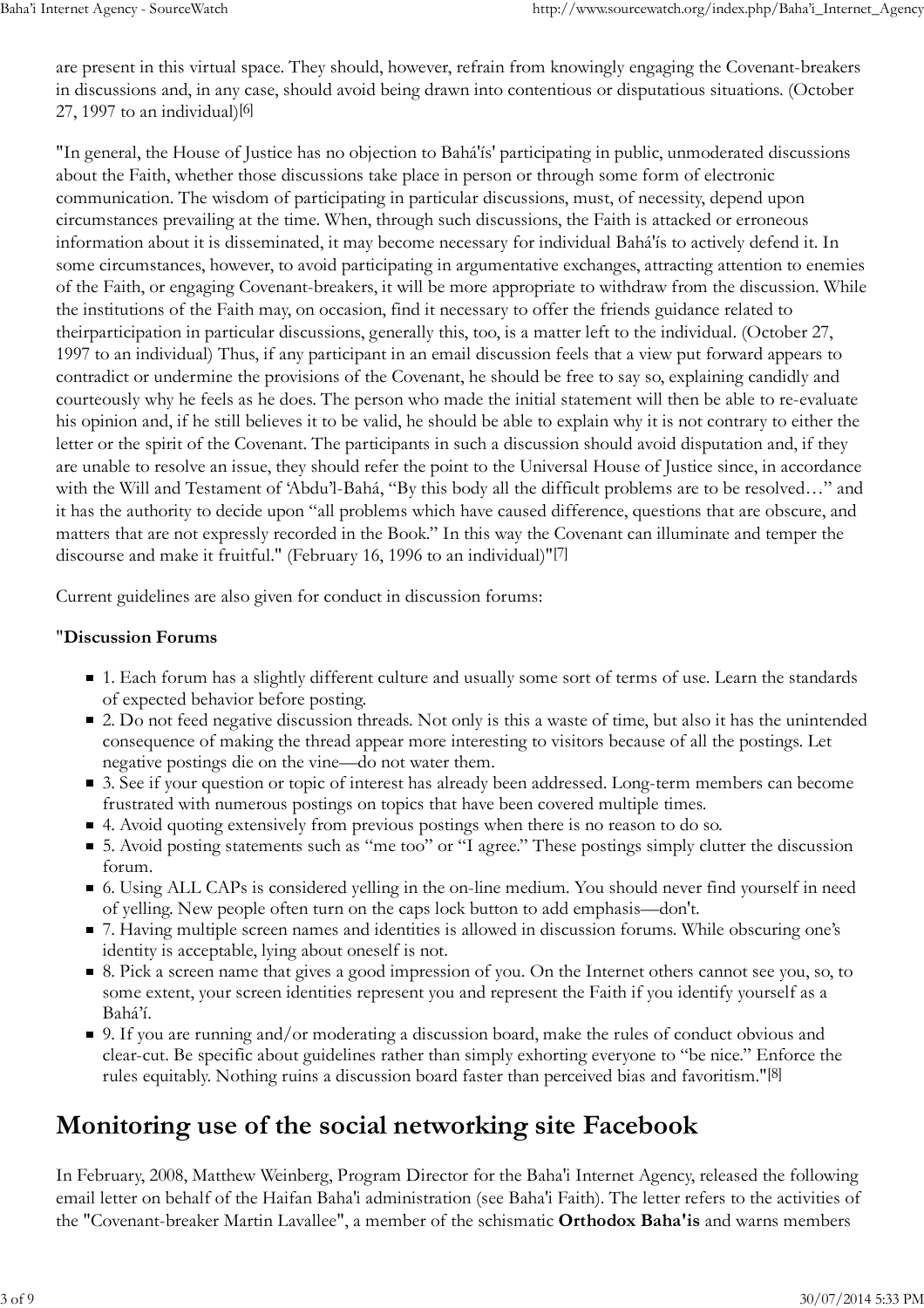of the Haifan Baha'i community against possible 'exposure' to this individual arising from contact on the social networking site, Facebook. "Covenant breaking" is a term employed by the Haifan Baha'is to refer to groups and individuals who challenge "the authority of the center of the Baha'i Faith", which in this context refers to the authority of the Universal House of Justice, and is considered "the most serious spiritual offence that a Bahá'í can commit. It's called Covenant-Breaking and is considered to be a spiritual disease and is punished by expulsion from the community."[9]

"28 February 2008

To All National Spiritual Assemblies

Dear Bahá'í Friends,

We have been requested by the World Centre to alert you to the current activities of the Covenant-breaker Martin Lavallee on Facebook.com. This individual administers the "Orthodox Bahá'is" page on Facebook and also has a personal page on the site. There have been recent instances where Bahá'í youth with accounts on Facebook have unwittingly accepted invitations from Lavallee to be a "friend" or to become "members" of the Covenant-breaker page. Further, as a consequence of the Facebook networking scheme, if an individual accepts a direct invitation from Lavallee or any other member of his group, the "Friends" list (with e-mail addresses) of that individual becomes exposed. In this way, those with insincere intentions have the potential to directly contact an increasing number of Bahá'is, interactions that could pose a threat to the spiritual well-being of youth and other believers who are not deepened in the Covenant.

Each National Assembly will need to determine the necessity and most appropriate manner of discreetly informing believers of this situation in consultation and with the assistance of the Counsellors. In doing so it will of course be important to avoid creating undue anxiety or curiosity about the nature of Covenant-breaker material on the Internet..

It is our intention to provide more general guidance in the near future about how online social networks can be constructively and safely used by Bahá'ís.

With loving greetings,

Matt Weinberg Program Director Bahá'í Internet Agency

cc: Members of the Continental Boards of Counsellors"[10]

### **Monitoring of schismatic Baha'i groups and "Covenant Breaker" websites**

The Baha'i Internet Agency also monitors the online activity of schismatic Baha'i groups, and groups or individuals known as "Covenant Breakers" (see above section). In correspondence entitled "Good object lesson for avoiding reading Covenant-breaker sites", Susan Maneck has responded to the issue of the avoidance of schismatic group's online material as follows:

#### "Dear Kathryn,

There isn't any 'clear' guidance on this issue but if you have suspicions you can always contact the Baha'i Internet Agency. They pretty much keep up with what is on the internet. There are 'key words' which are often used by these groups which help me to spot them right away. For instance anyone purporting to be a Baha'i who goes on and on about the "Throne of David" is likely to be a Jensenite because this is something they are obsessed with. Anyone referring to mainstream Baha'is as "Haifan Baha'is" are likely to be hostile towards the Universal House of Justice whether they are declared Covenant breakers or not. Remeyites use terms like 'sans-Guardian' and 'heterodox' to refer to mainstream Baha'is. Then, of course, there are people like Stephen who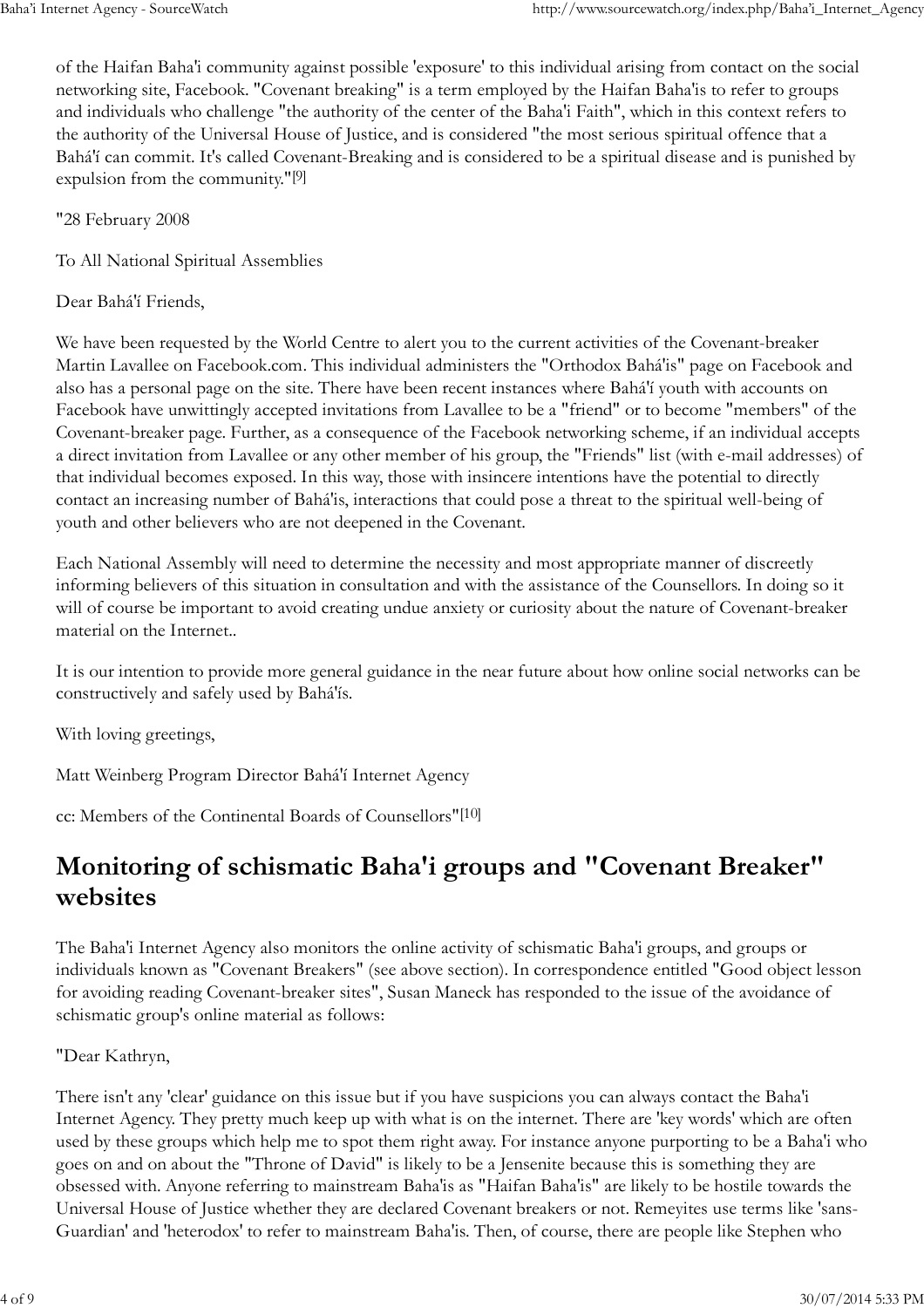may throw these terms around without having the foggiest idea who they imply. ;-}

I would like to add here that if there are any questions people have regarding some of the material they read on the internet, they should feel free to raise them here. What I have \*discouraged\* is the posting of the URLs of Covenant breakers and those hostile towards the Faith or the Universal House of Justice.

warmest, Susan"[11]

### **Prior communication from the International Teaching Centre to Baha'i academics regarding Internet activities**

In illustrating the coercive measures historically employed by the Baha'i organization in dealing with internet based criticism, Professor Juan Cole cites a 1996 letter to a Baha'i academic from Stephen Birkland, Member of the Continental Board of Counsellors in the Americas, written in consultation with the International Teaching Centre (the body currently responsible for the administration of the **Baha'i Internet Agency**[12]), stating that "The International Teaching Centre has asked me--with the knowledge of the Universal House of Justice--to warn you that your promulgation of views contrary to the Teachings was damaging to the Cause. If you were to resume in any fashion this course of action, the effect would be to bring you into direct conflict with the Covenant."[13]

#### **Letter of Counselor Stephen Birkland to a Baha'i Academic: Imposing Fundamentalism as the Official Ideology of the Baha'i Faith**

"Continental Board of Counsellors for the Protection and Propagation of the Baha'i Faith in the Americas

16 July 1996

Dear X:

When I telephoned last May to ask for a second meeting to discuss in greater depth a number of concerns touched on in our earlier consultation, you indicated that you would prefer that I put these issues in writing. This letter, which has benefited from the comments of the International Teaching Center, seeks to respond to your request. As I explained, my reason for the proposed meeting was a desire to assist you in understanding how a number of your postings to the members of . . . [an] . . . internet forum you created last year were in conflict with the Teachings of the Baha'i Faith, and how their persistent promotion by you was becoming harmful to its interests. As you know, a special responsibility for the protection of the Faith is one of the primary functions assigned to the institution of the Counsellors.

While I have not archived your . . . postings, I retained a handful of them which seemed to me particularly inappropriate and disquieting in the context of a discussion ostensibly intended as a serious study of Baha'u'llah's Message. Copies of some of these which illustrate the issues mentioned here are enclosed for your reference.

Essentially, your statements convey an image of the Faith in which the Covenant, although it is fundamental to Baha'u'llah's Message, has little substance beyond a kind of nominal legitimacy and certain very narrowly defined functions assigned to its central institutions. The broad and unique authority explicitly conferred on the Guardianship and the Universal House of Justice in the Writings of the Founders of the Faith is systematically whittled down to a point that would, if taken seriously, paralyze the ability of the Cause to carry out the mission laid on it by its Founder.

The issue is not one of your having views which may be incompatible with the Teachings. Baha'i life is a continuing endeavor to understand and implement the truths of the Revelation of God to which we are committed. Nor would expressions of opinion during discussions among groups of Baha'is, however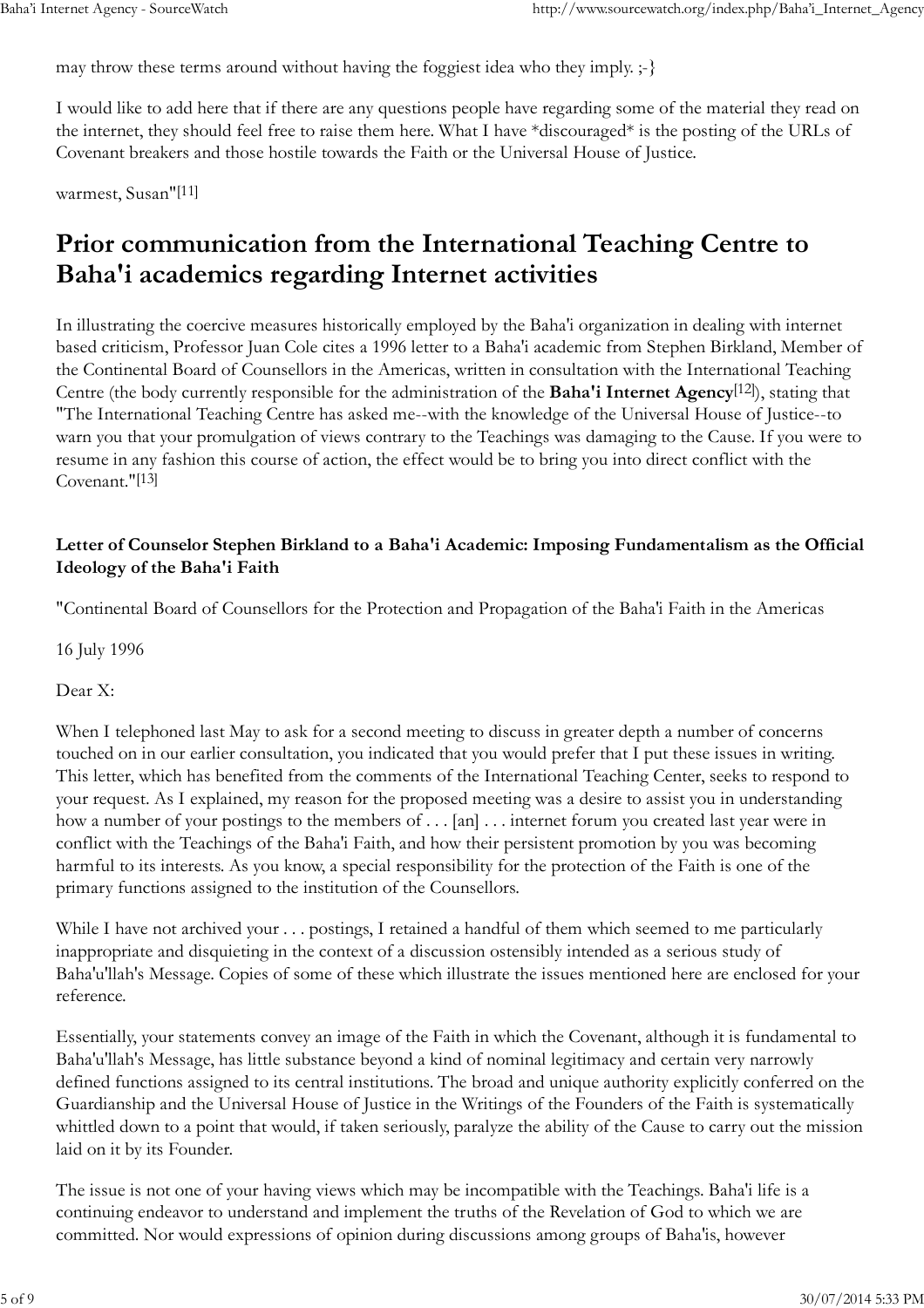misleading or objectionable some of these comments might seem to many members of the community, normally be matters that the institutions of the Faith would feel responsible to take up. What has aroused the concern of the International Teaching Centre with respect to your . . . interventions, and has disturbed many of your fellow believers, has rather been a pattern of comment that appears to reflect a calculated and determined effort on your part, in the name of detached scholarly discussion, to impose on the presentation of Baha'u'llah's Message a strongly held ideological view that contradicts the authoritative and explicit interpretation of Baha'i Texts.

When I raised some of my concerns with you during our discussions in February, it became clear from your many--and often vehement--reactions that this understanding of your point of view is quite accurate. Indeed, these comments left me with the impression that you feel no compunction in disagreeing with Baha'u'llah and `Abdu'l-Baha themselves when their statements come into conflict with your strongly held personal convictions.

The nature of the problem which your activities were creating for the Baha'i community were clarified when you accidentally posted to the . . . forum a private message apparently intended for a smaller group of participants, identified by you as "Majnun." You cannot be unaware of the sense of betrayal experienced by your fellow Baha'is, who had believed themselves engaged in a scholarly exploration of Baha'u'llah's purpose, when they read a statement which appeared to lay out a cynical "winning strategy" designed to use the . . . forum to spread disinformation, attack the United States National Spiritual Assembly, and bring the administrative processes of the Cause into discredit. Nor should you be surprised at the dismay caused by your readiness, in this same statement, to recognize a parallel between the activities of this inner group and those of the notorious Covenant-breaker Ahmad Sohrab. It was keenly disappointing to all of us who respected both your adherence to the Cause and your professional credentials, that you failed to immediately explain what seemed a disturbing departure from standards which participants in such a forum had every right to expect.

In a statement posted over a year and a half ago--and repeated this past May when you adivised participants that you were closing down the . . . forum--you explained with great frankness the beliefs that motivate you. Please let me be equally candid, then, in expressing my opinion that, if you were today to advance such views in support of an application for enrollment in the Baha'i Faith, no Baha'i Assembly would accept your application or regard you as fulfilling the basic requirements for Baha'i membership set out by the Guardian:

"Full recognition of the station of the Forerunner, the Author, and the Ture Exemplar of the Baha'i Cause, as set forth in Abdu'l-Baha's Testament; unreserved acceptance of, and submission to, whatsoever has been revealed by their Pen; loyal and steadfast adherence to every clause of our Beloved's sacred Will; and close association with the spirit as well as the form of the present day Baha'i administration throughout the world--these I conceive to be the fundamental and primary considerations that must be fairly, discreetly and thoughtfully ascertained before reaching such a vital decision." I regret the bald tone of this necessarily brief and constrained presentation of my concerns as a Counsellor. As I say, it seeemed to me greatly to be preferred if we could have discussed such important matters face to face, in an unhurried atmosphere of respect both for your personal convictions and the integrity of the Faith's Teachings. You are the only one who can know whether in your heart you do indeed believe in Baha'u'llah as the Manifestation of God to our age. Baha'i institutions do not have the right to pry into believers' innermost convictions, but they do have the obligation to counsel individuals whose dissemination of personal beliefs is doing harm to the interests of the Faith. The International Teaching Centre has asked me--with the knowledge of the Universal House of Justice--to warn you that your promulgation of views contrary to the Teachings was damaging to the Cause. If you were to resume in any fashion this course of action, the effect would be to bring you into direct conflict with the Covenant."

With sincerity and concern,

Stephen Birkland, Member Continental Board of Counsellors in the Americas

cc: The International Teaching Centre Continental Board of Counsellors in the Americas National Spiritual Assembly of the United States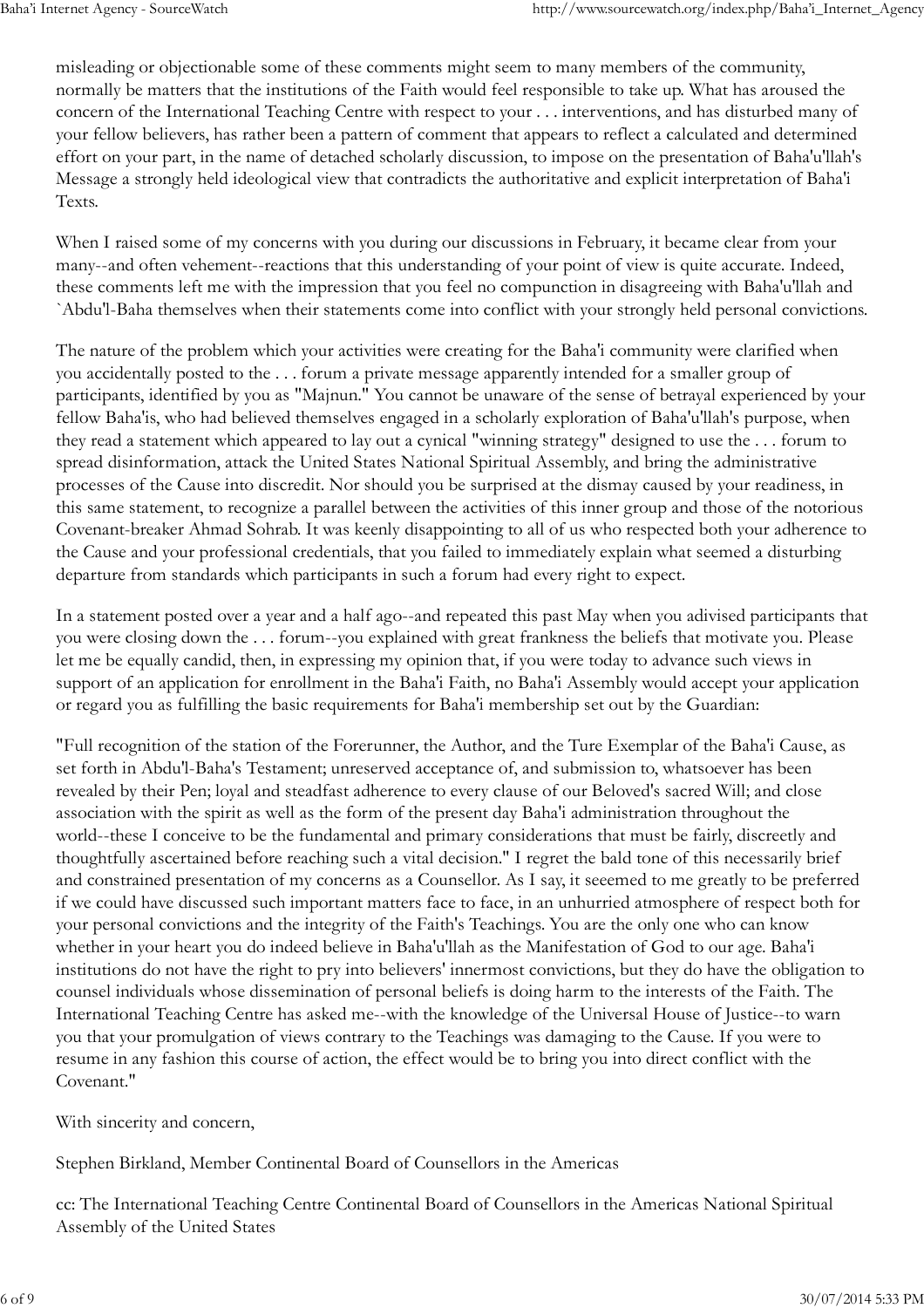Further documents from Professor Juan Cole's website relating to this and other issues can be accessed at Baha'i Documents (http://www-personal.umich.edu/~jrcole/bhdoc.htm)

# **Implications of involvement in libel and defamation of critics on public forums**

The BIA has been alleged to engage in systematic Gang Stalking of critics online [14]. Following a post made to the site, Baha'i Forums (http://bahaiforums.com/bahai-forums/), by a user named "MrBlackSunshine", which implicated a former member, and long standing critic of the organization, Nima Wahid Azal, in a defamatory and libelous manner[15], on November 13, 2011, the original author of the thread subsequently stated that:

"It is with some regret that I must, after so long, cleanse my conscience by stating that what Nima says below is true. I was indeed instructed by the Bahai Internet Agency to place material here as a deliberate act of slander to counter his productions. It is to my eternal shame that I have committed such an act, and I have found that I cannot, in good conscience, hide this fact any longer. So in order to free myself from the sin of this terrible act, I have placed a disclaimer here freely stating that this act was performed not by Nima Wahid Azal, but was placed here on the instruction of the Bahai Internet Agency. Likewise, I do not doubt that someone within the agency has also been instructed to hack (or use a Virus/Trojan) on his computer. In light of this fact I hope you review your decision to ban him and review his comments more favourably. Listen to Nima – he speaks the truth!"[16]

## **"Protection of the Cause: Opposition Sites are known to the Institutions, and action is taken where appropriate."**

In a 2005 presentation by Glen Fullmer, Director of Communications for the Baha'i Community of the United States[17], Mr. Fullmer outlined the activities, responsibilities and strategies employed by the Baha'i Internet Agency[18]. During his talk, Mr.Fullmer discussed the relationship between the Bahai Internet Agency and "Protection of the Cause" and "Propagation of the Faith", highlighting the relationship between the Agency, the International Teaching Center, and the various National Spiritual Assemblies.[19] When explaining the topic of "Protection of the Faith on the Internet", Mr Fullmer refers to a slide which states that:

"Opposition Sites are known to the Institutions, and action is taken where appropriate." "In general however, the best defense is a good offense. Individuals and institutions can create lots of positive content about the Faith to counteract the negative effects of opposition sites." "In some cases, an individual response can be even more effective."[20]

### **Members**

- **Matthew Weinberg- Program Director**
- Thane Terrill Director of Information Services at Baha'i International Community's United Nations **Office**
- **Pedraum Pardehpoosh Representative**

### **Resources and articles**

#### **Bahai Internet Agency Whitepapers**

- Individual Initiative on the Internet (http://www.bcca.org/bia/Individual-Initiative.pdf), accessed September 12, 2009.
- Participation and the Internet (http://www.bcca.org/bia/Participation%20and%20the%20Internet.pdf)
- Blogging and the Baha'i Faith (http://www.bcca.org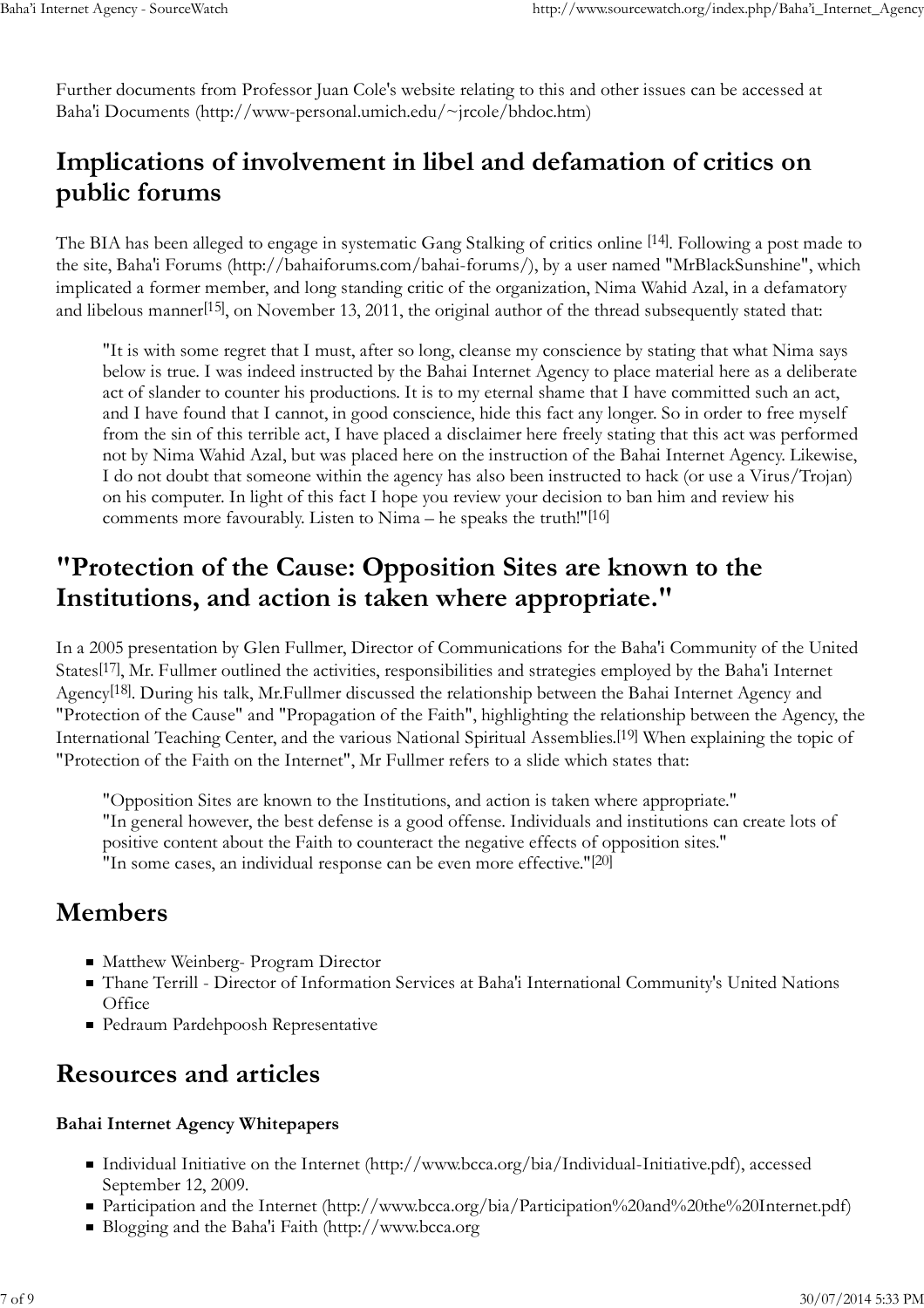/bia/Blogging%20and%20the%20Baha%27i%20Faith.pdf), accessed September 12, 2009.

- Podcasting (http://www.bcca.org/bia/podcasting.pdf), accessed September 12, 2009.
- Understanding Online Social Networks (http://www.bcca.org /bia/Guidelines%20for%20Internet%20Communication.pdf), accessed September 12, 2009.
- Guidelines for Internet Communication (http://www.bcca.org/bia/Understanding-Online-Social-Networks\_2009.pdf), accessed September 12, 2009.
- Responding to Criticism and Opposition on the Internet (http://www.bcca.org /bia/Responding%20to%20Criticism%20and%20Opposition%20on%20the%20%20%20%20 %20%20Internet.pdf), accessed September 12, 2009.
- Basics of Search Engine Optimization (http://www.bcca.org /bia/Basics%20of%20Search%20Engine%20Optimization.pdf), accessed September 12, 2009.
- Building Internet Communities (http://www.bcca.org/bia/Internet-Communties.pdf), accessed September 12, 2009.
- Baha'i Blog Survey Pheonix Conference (M. Naeimi) (http://www.bcca.org /bia/BahaiBlogsPhoenix.ppt), accessed September 12, 2009.
- Cultivating the Roots Presentation (http://www.bcca.org/bia/BCCA-bosch.ppt), accessed September 12, 2009.
- NEBY Fest Presentation (http://www.bcca.org/bia/YouthParticipation.pdf), accessed September 12, 2009.
- The Internet Perspective (http://www.bcca.org/bia/The\_Internet\_Perspective.ppt), accessed September 12, 2009.

### **Contact**

Website: http://www.bcca.org/bia/

### **Related Sourcewatch articles**

- Matthew Weinberg
- Baha'i Faith
- Bahá'í Computer And Communication Association

### **References**

- 1. ↑ Bahá'í Internet Agency (http://www.bcca.org/bia/), accessed March 31, 2009.
- ↑ Correspondence from the Universal House of Justice (http://bahaistudies.net 2. /uhj/internetagency.html), accessed October 30, 2011.
- ↑ Baha'i Internet Agency, Association for Baha'i Studies (http://www.abs.org.nz/blog/?p=11), accessed 3. March 31, 2009.
- 4. ↑ Homepage of the Bahá'í Internet Agency (http://www.bcca.org/bia/), accessed March 31, 2009.
- 5. ↑ Baha'i Censorship (http://www.fglaysher.com/bahaicensorship/), accessed September 12, 2009.
- ↑ Responding to Criticism and Opposition on the Internet (http://www.bcca.org 6. /bia/Responding%20to%20Criticism%20and%20Opposition%20on%20the%20%20%20%20 %20%20Internet.pdf), accessed September 12, 2009.
- ↑ Responding to Criticism and Opposition on the Internet (http://www.bcca.org 7. /bia/Responding%20to%20Criticism%20and%20Opposition%20on%20the%20%20%20%20 %20%20Internet.pdf), accessed September 12, 2009.
- ↑ Guidelines for Internet Communication (http://www.bcca.org 8. /bia/Guidelines%20for%20Internet%20Communication.pdf), Baha'i Internet Agency Whitepaper, accessed September 12, 2009.
- ↑ Covenant, The, and Covenant-breaker by Moojan Momen (http://bahai-library.com 9. /?file=momen\_encyclopedia\_covenant)], Baha'i Library Online, accessed March 31, 2009.
- ↑ "Baha'i Internet Agency:the dangers of Facebook friends" (http://www.truebahai.com/2008/03/bahai-10. internet.html), article and official Baha'i Internet Agency letter, posted to Orthodox Baha'i website, March 7, 2008, accessed March 31, 2009.